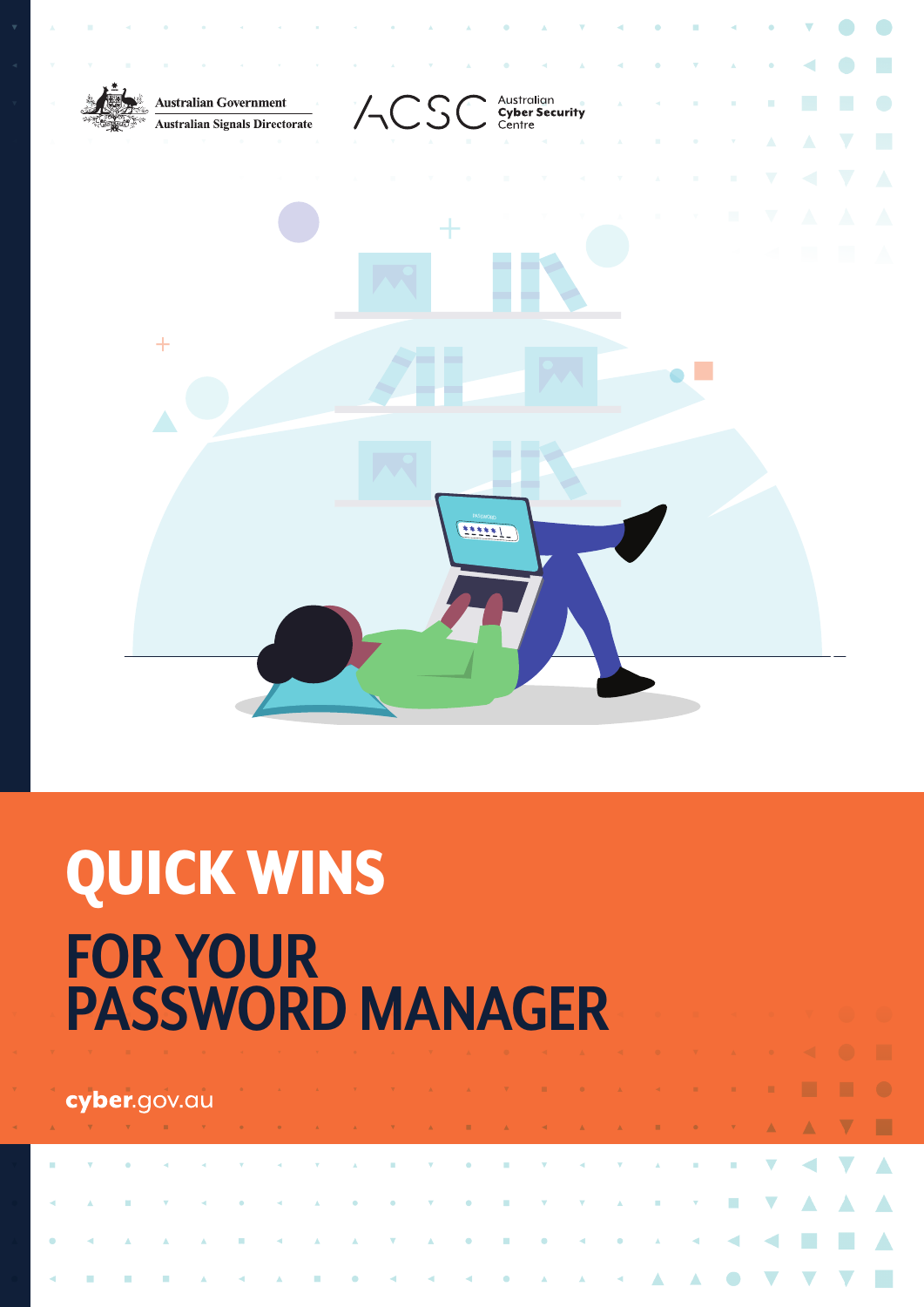# Quick Wins for your Password Manager.

Passwords protect so many parts of our lives, from our money to our businesses and even the appliances in our smart homes. Remembering all these passwords can be a real challenge, particularly when every account has different password requirements. That's where password managers can help.

A password manager is an application that securely stores, generates and manages passwords for all of your accounts. With a password manager, you only need to remember one master password, the password manager takes care of the rest. Think of a password manager as a safe for your passwords and the master password as the key to the safe. You can use password managers on computers and mobile devices.

# Password Manager Wins.



### Make your master password your strongest.

Your master password is the key to your safe. If someone guesses your master password, they may be able to access all your passwords. Make sure your master password is unique and your strongest password.

The strongest type of password is a passphrase which is easy to remember. Passphrases are a combination of random words, for example, 'crystal onion clay pretzel'. The best passphrases:

- are at least 14 characters long
- use a random mix of four or more words
- do not use popular phrases, for example, song lyrics or famous quotes
- are not re-used across multiple accounts

Passphrases are easy for you to remember and hard for machines to crack.

#### Do not reuse passwords.

It is not secure to use the same password for all of your accounts. With a password manager, you can have different passwords for all of your accounts while only having to remember your master password.

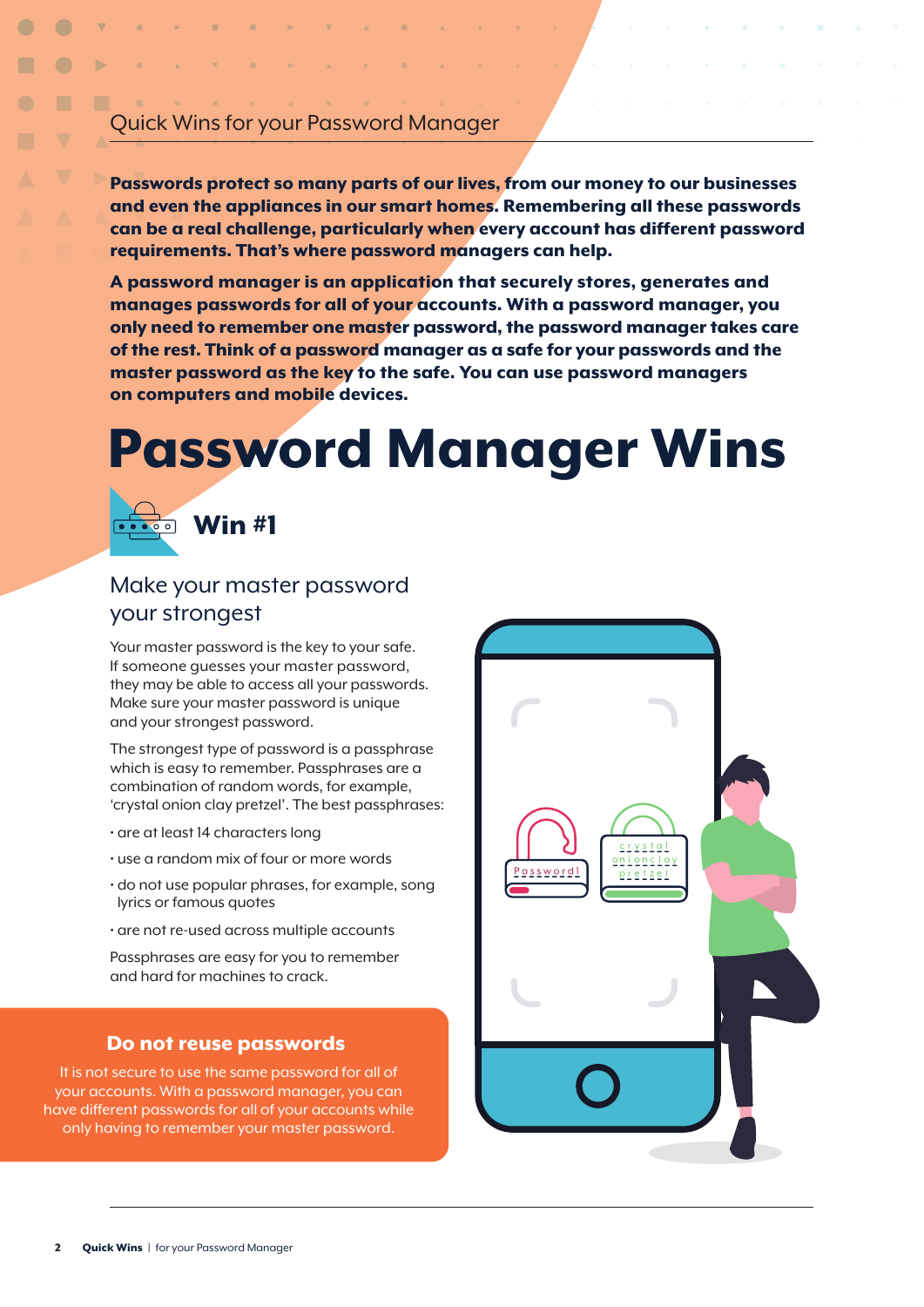## Quick Wins for your Password Manager.



# Enable multi-factor authentication.

Multi-factor authentication is a method of increasing the security of a password manager.

Multi-factor authentication requires you to prove your identity in two or more ways before you can access sensitive features of your password manager. It typically requires a combination of at least two of:

- something you know (e.g. a passphrase or PIN)
- something you have (e.g. an authenticator app or physical token) or
- something you are (e.g. your fingerprint or face scan).

Enabling multi-factor authentication on your password manager adds an additional layer of security. It means that even if a cybercriminal learns your master password, they will not be able to access your other passwords as your other authentication methods keep your password manager secure.

#### Don't lose access to your password manager.

Forgetting your master password or losing access to your multi-factor authentication method is like losing the key to a physical safe. It may mean you lose access to all the passwords stored in your password manager.





# Choose the right password manager for you.

There are many different types of password managers but their quality and security may vary. When choosing a password manager, do your research to ensure that the vendor has a good reputation and that their product has strong security features, strong privacy features and is maintained with regular security updates.

Different password managers have different features. Consider what features are important to you. You may want to check if your password manager:

- has a plan that covers family members
- can manage your passwords across multiple devices
- supports all the different devices you use
- ensures only you can see your saved passwords, even the company that makes the password manager cannot see them.

Many password managers are free and some are included with certain devices and programs.

#### Be careful when using the 'remember me' feature.

Some password mangers have a 'remember me' feature. If you select 'remember me' the password manager will trust the device you are using and ask you for your master password less frequently.

Do not use the 'remember me' feature for your password manager if you are on a public computer or if you share the device with other users.

If you do, other people that use the device could access your accounts.